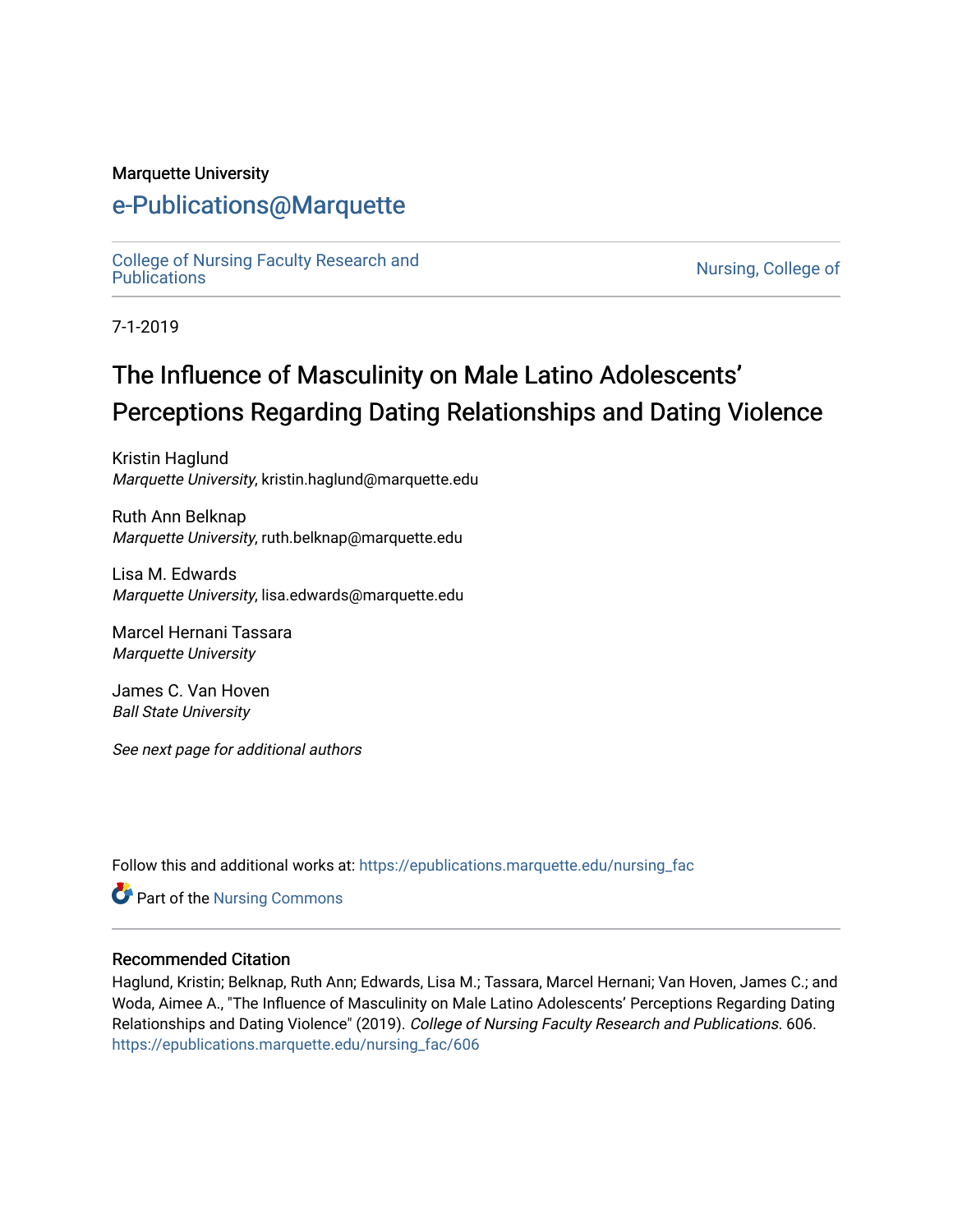#### Authors

Kristin Haglund, Ruth Ann Belknap, Lisa M. Edwards, Marcel Hernani Tassara, James C. Van Hoven, and Aimee A. Woda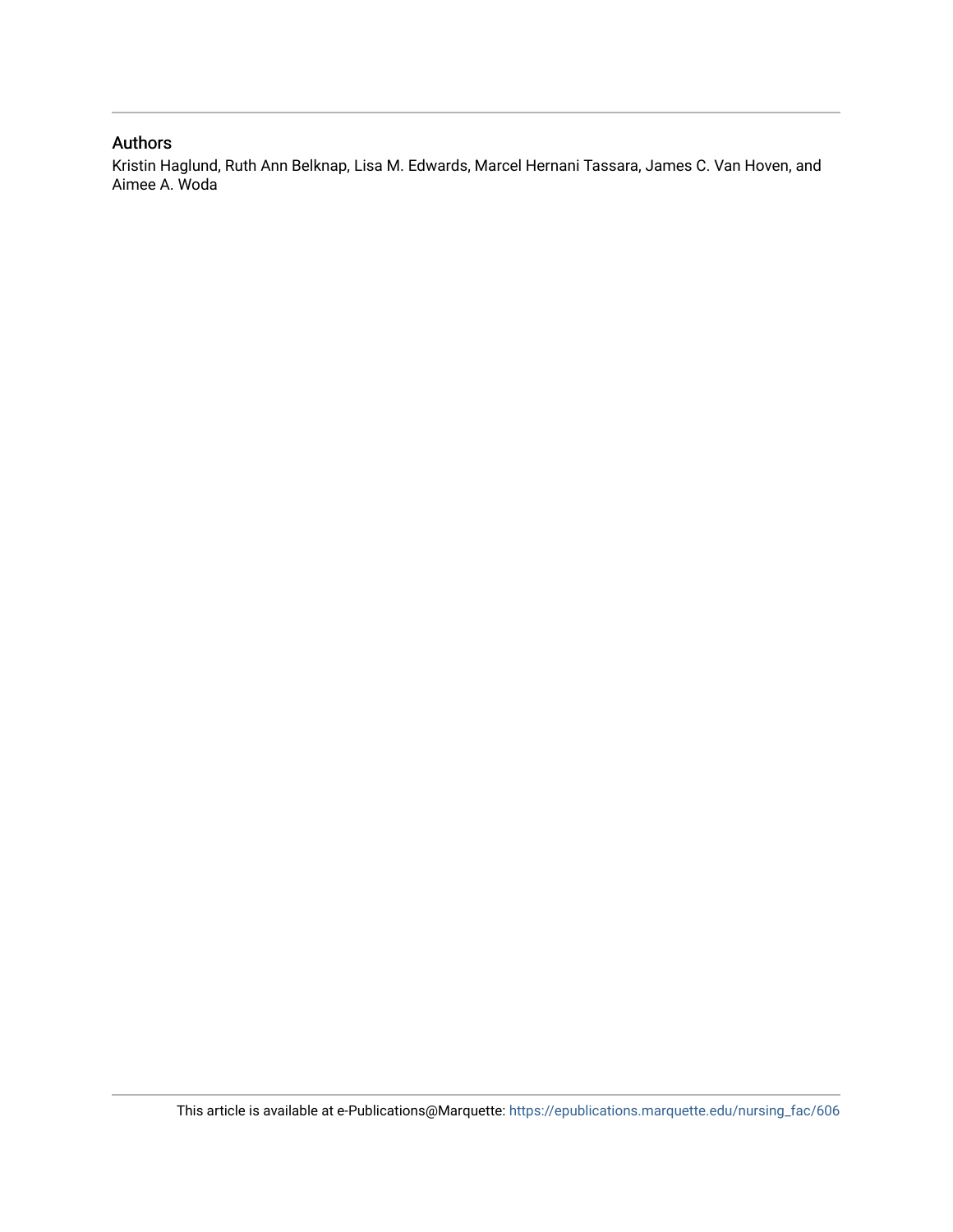**Marquette University**

# **e-Publications@Marquette**

# *Nursing Faculty Research and Publications/College of Nursing*

*This paper is NOT THE PUBLISHED VERSION;* **but the author's final, peer-reviewed manuscript.** The published version may be accessed by following the link in th citation below.

*Violence Against Women*, Vol. 25, No. 9 (July 1, 2019): 1039-1052. [DOI.](https://doi.org/10.1177%2F1077801218808395) This article is © SAGE Publications and permission has been granted for this version to appear in [e-Publications@Marquette.](http://epublications.marquette.edu/) SAGE Publications does not grant permission for this article to be further copied/distributed or hosted elsewhere without the express permission from SAGE Publications.

# The Influence of Masculinity on Male Latino Adolescents' Perceptions Regarding Dating Relationships and Dating Violence

Kristin Haglund Marquette University, Milwaukee, WI Ruth Ann Belknap Marquette University, Milwaukee, WI Lisa M. Edwards Marquette University, Milwaukee, WI Marcel Tassara Sixteenth Street Community Health Centers, Milwaukee, WI James Van Hoven Ball State University, Muncie, IN Aimee Woda Marquette University, Milwaukee, WI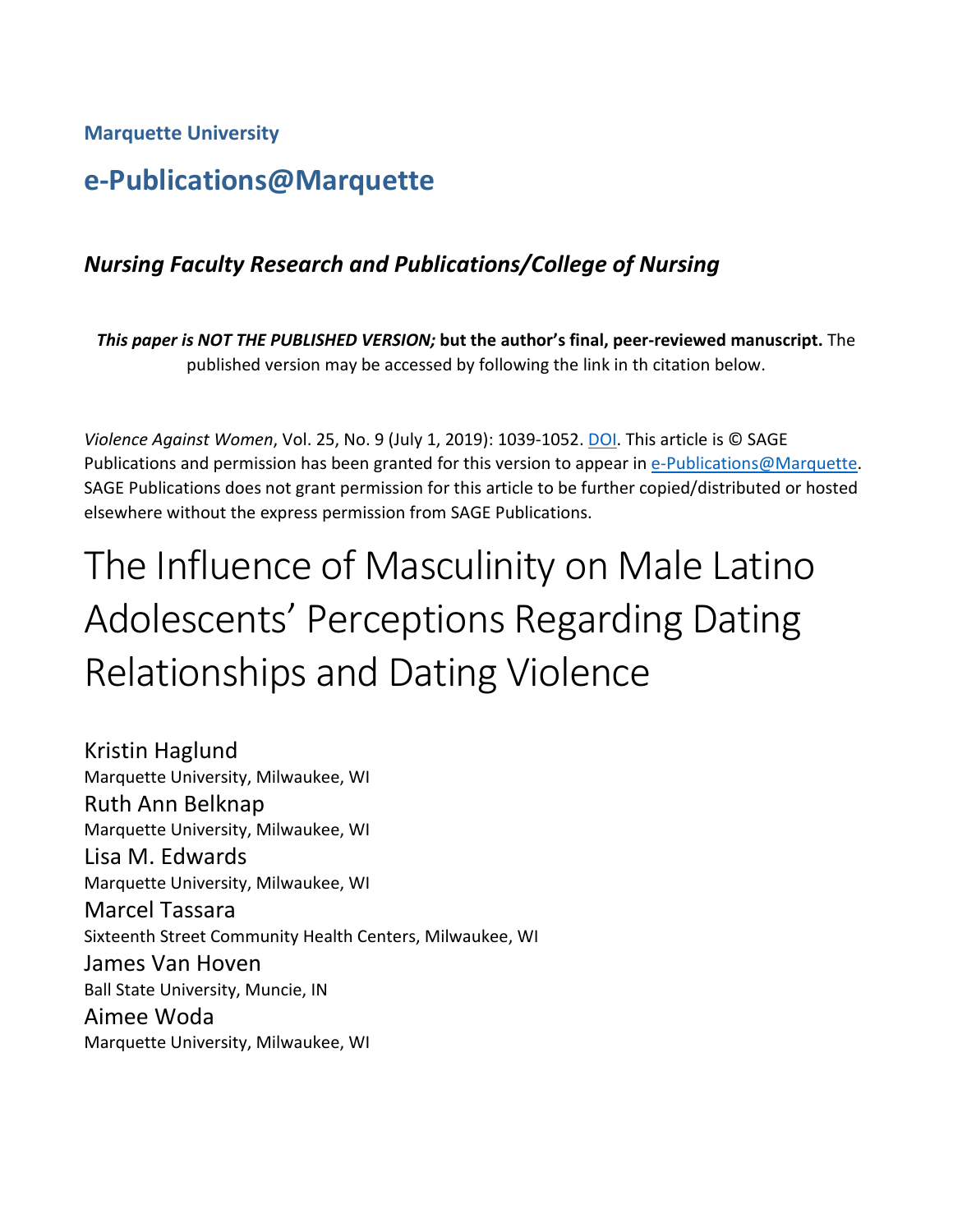# Abstract

In the United States, teen dating violence (TDV) is a concern across ethnic groups. Attitudes and correlates of violence differ by gender, culture, and acculturation. This study used a qualitative interpretive approach. Data were obtained in focus groups with 23 Latino male adolescents. Themes reflected contexts of participants' lives, and definitions and nature of dating relationships and TDV. Participants described the importance of respecting dating partners, the destructive effects of TDV, and the pressure to display masculinity that can lead some young men to perpetrate TDV. These results may advance culturally relevant interventions to promote healthy relationships and prevent dating violence.

## Keywords

dating violence, Latino, masculinity, dating relationships

In the United States, teen dating violence (TDV) is a prevalent concern across ethnic groups. TDV refers to physical, emotional/psychological, or sexual violence by one partner toward another in a dating relationship ([Davis, 2008](https://journals.sagepub.com/doi/10.1177/1077801218808395)). Across adolescent populations, psychological dating violence (DV) victimization is most prevalent, followed by physical and sexual DV ([Cuevas, Sabina, & Bell, 2014](https://journals.sagepub.com/doi/10.1177/1077801218808395); [Halpern, Spriggs, Martin, &](https://journals.sagepub.com/doi/10.1177/1077801218808395)  [Kupper, 2009](https://journals.sagepub.com/doi/10.1177/1077801218808395)). Adolescent males and females have reported similar rates of psychological and physical victimization ([Exner-Cortens, Eckenrode, & Rothman, 2013](https://journals.sagepub.com/doi/10.1177/1077801218808395); [Halpern et al., 2009](https://journals.sagepub.com/doi/10.1177/1077801218808395)). Similar rates of psychological and physical victimization may exist because the reciprocal use of nonsexual violence by both partners is more common among teen couples than adult couples ([Wolfe et al., 2003](https://journals.sagepub.com/doi/10.1177/1077801218808395)).

Among a national sample of Latino adolescents, 19.5% reported DV victimization ([Cuevas et al., 2014](https://journals.sagepub.com/doi/10.1177/1077801218808395)), suggesting this is a critical concern for the fastest growing and youngest population (Latino youth) in the United States ([Ennis, Rios-Vargas, & Albert, 2011](https://journals.sagepub.com/doi/10.1177/1077801218808395)). Experiences of TDV place both victims and perpetrators at risk of serious short- and long-term physical, psychological, behavioral, and social adverse consequences and outcomes ([Banyard & Cross, 2008](https://journals.sagepub.com/doi/10.1177/1077801218808395); [Exner-Cortens et al., 2013](https://journals.sagepub.com/doi/10.1177/1077801218808395); [Roberts, Auinger, & Klein, 2005](https://journals.sagepub.com/doi/10.1177/1077801218808395); [Silverman, Raj, &](https://journals.sagepub.com/doi/10.1177/1077801218808395)  [Clements, 2004](https://journals.sagepub.com/doi/10.1177/1077801218808395); [Silverman, Raj, Mucci, & Hathaway, 2001](https://journals.sagepub.com/doi/10.1177/1077801218808395)). Supporting young people to develop healthy interpersonal relationships as primary prevention of TDV is optimal ([Tharp et al., 2013](https://journals.sagepub.com/doi/10.1177/1077801218808395)). Adolescents' beliefs about gender roles and their expectations of how males and females behave and interact may influence their own behaviors in dating relationships and their engagement in TDV. The social contexts of gender, ethnicity, and culture influence the development of masculinity and expectations of gender roles of young men and women in different ways. This current study included only Latino adolescent males to focus on their specific perspectives regarding dating relationships and TDV.

# Gender Roles, Latino Culture, and TDV

Although there is heterogeneity among Latinos and differences in the level of adherence to Latino cultural values based on acculturation, generation status, and other variables, the constructs of *marianismo* (sacred duty and self-sacrifice expected of women), *machismo* (expectation that men be strong and provide for the family), and *familismo* (sense of belonging, solidarity, family pride, and loyalty) have been noted to influence expectations for gender roles ([Gil & Vasquez, 1996](https://journals.sagepub.com/doi/10.1177/1077801218808395); [Haglund, Belknap, & Garcia, 2012](https://journals.sagepub.com/doi/10.1177/1077801218808395); [Hill, Lipson, &](https://journals.sagepub.com/doi/10.1177/1077801218808395)  [Meleis, 2003](https://journals.sagepub.com/doi/10.1177/1077801218808395); [Sanderson, Coker, Roberts, Tortolero, & Reininger, 2004](https://journals.sagepub.com/doi/10.1177/1077801218808395)). For males, the cultural traditions of *machismo* and *caballerismo* are conceptions of masculinity ([Arciniega, Anderson, Tovar-Blank, & Tracey,](https://journals.sagepub.com/doi/10.1177/1077801218808395)  [2008](https://journals.sagepub.com/doi/10.1177/1077801218808395)). Traditional machismo is identified with qualities generally perceived as negative, such as individual power, hypermasculinity, and aggressive, sexist, and chauvinistic attitudes and behaviors. Caballerismo is typically viewed as positive, representing aspects of social responsibility, emotional connectedness, and nurturing, family-centered, and chivalrous attitudes and behaviors ([Arciniega et al., 2008](https://journals.sagepub.com/doi/10.1177/1077801218808395)).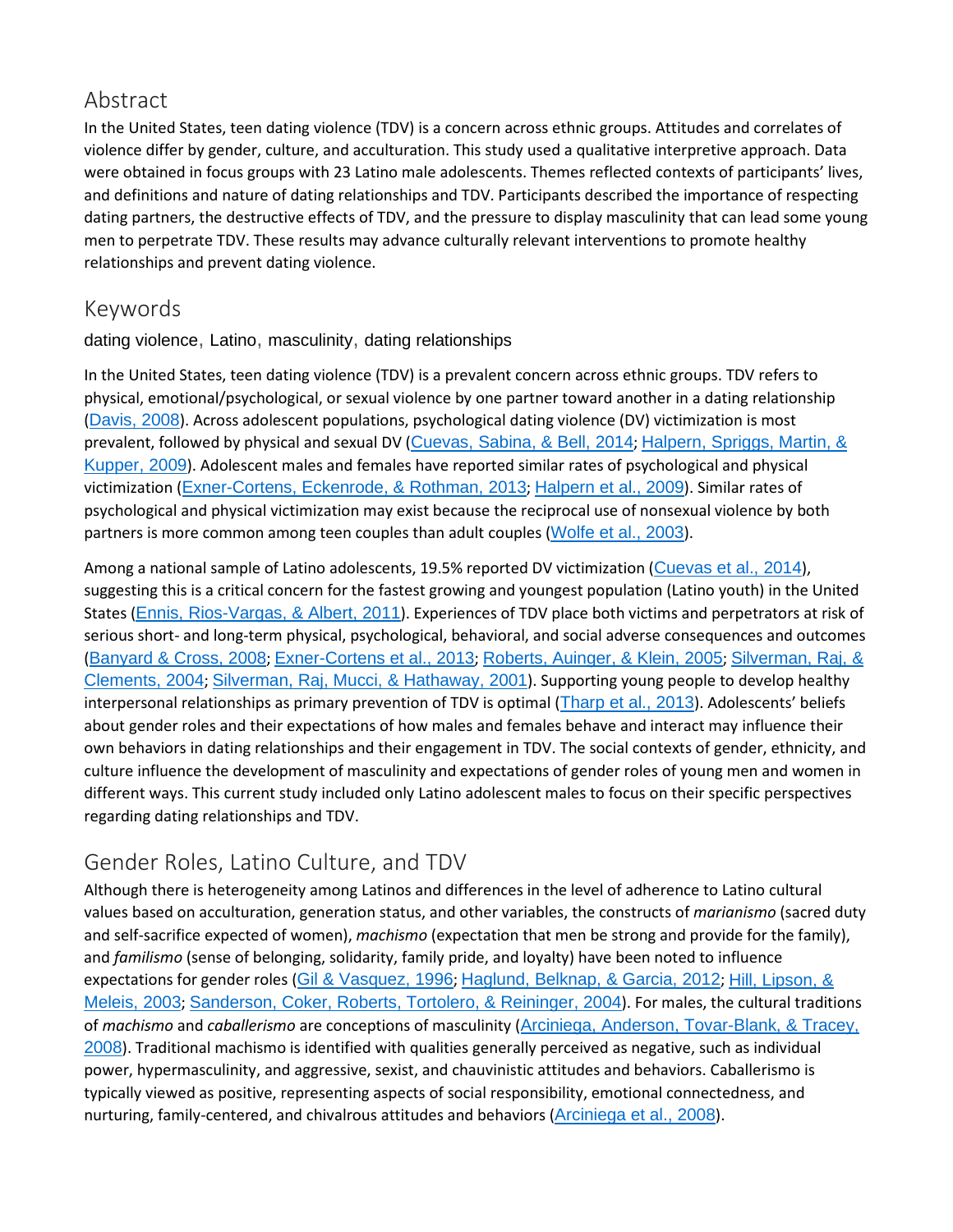Latino cultural constructs and levels of acculturation have been demonstrated to protect teens from violence and also pose unique risk factors for TDV ([Enriquez, Kelly, Cheng, Hunter, & Mendez, 2012](https://journals.sagepub.com/doi/10.1177/1077801218808395); [Sanderson et](https://journals.sagepub.com/doi/10.1177/1077801218808395)  [al., 2004](https://journals.sagepub.com/doi/10.1177/1077801218808395)). For example, the protective factors of *marianismo and familismo* may be diminished in the complex interplay of the relationships among traditional gender roles, acculturation, and violence. Latino male adolescents have been found to hold more traditional gender role expectations than females and to be more accepting of violence in dating relationships ([Howard, Beck, Kerr, & Shattuck, 2005](https://journals.sagepub.com/doi/10.1177/1077801218808395); [Quigley, Jaycox,](https://journals.sagepub.com/doi/10.1177/1077801218808395)  [McCaffrey, & Marshall, 2006](https://journals.sagepub.com/doi/10.1177/1077801218808395); [Sanderson et al., 2004](https://journals.sagepub.com/doi/10.1177/1077801218808395); [Ulloa, Jaycox, Skinner, & Orsburn, 2008](https://journals.sagepub.com/doi/10.1177/1077801218808395)). When compared with acculturated youth, less acculturated youth tend to endorse more traditional than egalitarian gender roles ([Ulloa et al., 2008](https://journals.sagepub.com/doi/10.1177/1077801218808395)). Less acculturation, as measured by Spanish language preference, was found to be associated with more tolerant views of TDV ([Hokoda, Galván, Malcarne, Casta & Ulloa, 2007](https://journals.sagepub.com/doi/10.1177/1077801218808395)). Higher levels of acculturative stressors were also associated with more tolerant views and increased perpetration of TDV ([Hokoda et al., 2007](https://journals.sagepub.com/doi/10.1177/1077801218808395)). Among Latina female adolescents, increased acculturation was related to increased experiences of TDV ([Sanderson et al., 2004](https://journals.sagepub.com/doi/10.1177/1077801218808395); [Silverman, Decker, & Raj, 2007](https://journals.sagepub.com/doi/10.1177/1077801218808395); [Ulloa et al., 2008](https://journals.sagepub.com/doi/10.1177/1077801218808395)). This is perhaps because as Latinas acculturate, they are less likely to conform to traditional gender roles. This can create conflict when more acculturated Latinas are paired with a partner who holds traditional role expectations for the female in the relationship ( $U$ lloa et al., 2008).

The theory of precarious manhood posits how men and boys develop their masculine identities, and it can be used to understand how cultural constructs of gender can influence identity ([Vandello & Bosson, 2013](https://journals.sagepub.com/doi/10.1177/1077801218808395)). There are three tenets within the theory of precarious manhood, including that manhood is not ascribed but must be earned, the status of manhood is not permanent as it can be lost or taken away, and the status of manhood is confirmed by others, most importantly male peers ([Vandello & Bosson, 2013](https://journals.sagepub.com/doi/10.1177/1077801218808395)). This theory supports that teens conform to their behaviors, and may attempt to control their dating partners' behaviors, to regulate their appearance and others' perceptions of them.

Adolescence is a pivotal stage in which young people begin learning how to develop romantic relationships; what they learn and experience in adolescence lays the foundation for relationships that they will establish as adults ([Tharp et al., 2013](https://journals.sagepub.com/doi/10.1177/1077801218808395)). For example, experiences of TDV as an adolescent have been related to increased experiences of interpersonal relationship violence in adult intimate relationships ([Exner-Cortens, Eckenrode,](https://journals.sagepub.com/doi/10.1177/1077801218808395)  [Bunge, & Rothman, 2017](https://journals.sagepub.com/doi/10.1177/1077801218808395)). Adolescence is marked by an increased vulnerability for poor adjustment and, therefore, is an optimal time to intervene with education and skills to promote healthy relationships ([Umaña-](https://journals.sagepub.com/doi/10.1177/1077801218808395)[Taylor, 2009](https://journals.sagepub.com/doi/10.1177/1077801218808395)). However, while Latinos represent the fastest growing population in the United States and comprise a large proportion of the population in many communities, a review of DV prevention interventions identified just three interventions focused predominantly on Latino teens (Malhotra, Gonzalez-Guarda, & [Mitchell, 2015](https://journals.sagepub.com/doi/10.1177/1077801218808395)). Latino males have been found to hold more tolerant attitudes toward TDV ([Ulloa et al., 2008](https://journals.sagepub.com/doi/10.1177/1077801218808395)), which may increase their risk of involvement in DV. This study addresses a gap in the literature regarding primary prevention of DV. Furthermore, this study provides information from boys who have not experienced DV. Understanding a priori perceptions and attitudes provides an opportunity to develop interventions that build on protective strengths and target specific risk factors that may promote involvement in TDV. The purpose of this study was to explore Latino male adolescents' perceptions and attitudes about dating and TDV to understand how social and cultural contexts may influence masculine identity and expectations for gender roles and to identify implications for prevention of DV.

## Method

#### Design

This study utilized a qualitative descriptive design. This approach was selected to elicit the perspectives of the young men using open-ended questions to generate rich data that were not suggested or preconceived by the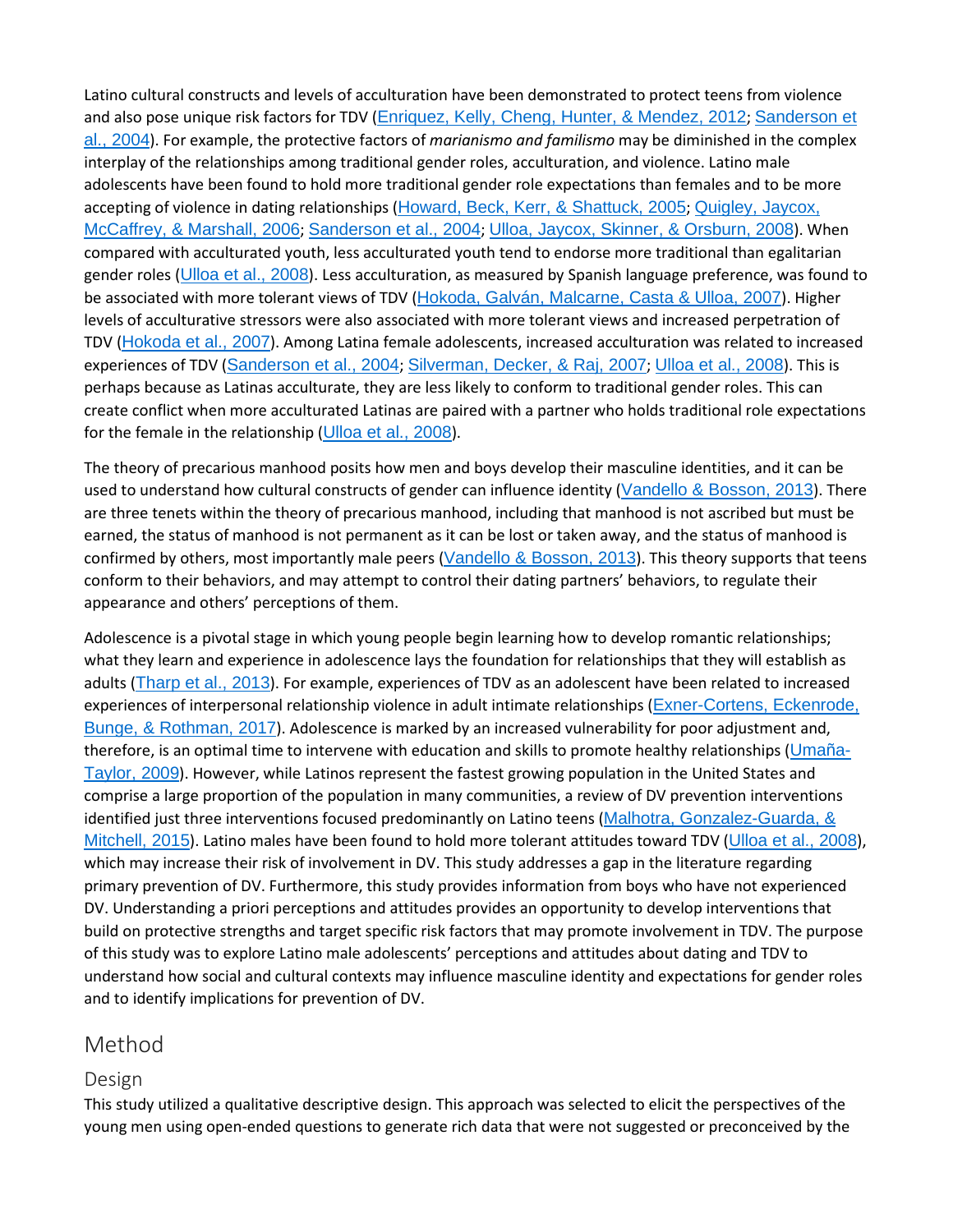researchers. Qualitative description yields findings that are closer to the data and less interpreted than date produced by other qualitative methods ([Sandelowski, 2010](https://journals.sagepub.com/doi/10.1177/1077801218808395)). It is well suited for studies in which the aim is to describe a phenomenon from the perspectives of participants.

#### Research Team

The research team comprised three female faculty members (two from Nursing and one from Counseling Psychology), all of whom were experienced qualitative researchers. Three graduate students assisted with the project. The faculty members' previous research and clinical experience explored identity, relationships, mental health sexuality, and violence among adolescents and adults within cultural contexts. Of female members on the team, three identified as Angla/White and one as Biethnic (Latina/White). One male graduate student identified as European American and Latino and the other as European American.

## Recruitment and Informed Consent Procedure

English-speaking Latino males between the ages of 13 and 18 were eligible for participation. Eight boys ranging in age from 14-18 years (*M* = 15.6) were recruited from one parish with a large Mexican American congregation. Fifteen boys, aged 13-15 years (*M* = 13.5), were recruited from one middle school with a predominantly Mexican American student body. Contact persons within the church and school assisted with recruitment and scheduling of the focus groups. One 18-year-old provided consent. For all other participants, parental consent and participant assent were obtained. The university institutional review board (IRB) approved the study.

## Data Collection

Each participant completed a sociodemographic questionnaire including age, gender, ethnicity, generational status in the United States, standard of living, dating and sexual experience, and experience of TDV. Demographics were used to describe the participants and to provide contextual cues in the process of analysis. Generational status was determined by two questions that assessed participants' birthplace and family immigration history. Dating and sexual experience were determined with dichotomous questions regarding dating preference (male or female), current dating partner (yes or no), initiation of sex (defined as oral, anal, or vaginal) (yes or no), and a question about age at which dating began. Experiences of TDV were determined with the yes/no question, "Have you experienced violence in a dating situation?" followed by a list of six experiences, namely, name-calling, embarrassing, pressuring, controlling, physical violence, and sexual violence.

Five audio-taped focus groups were conducted. Focus groups were selected to facilitate group discussions about dating relationships and DV. It was anticipated that group members' comments would stimulate other members to reflect, elaborate, contradict, and otherwise participate in the discussion. Hearing others' comments may have helped some participants express feelings and impressions verbally that they formerly had no words for ([Rodriguez, Schwartz, Lahman, & Geist, 2011](https://journals.sagepub.com/doi/10.1177/1077801218808395)). It was anticipated that restricting the participants to only boys would increase their comfort with sharing their thoughts with the group and increase the candor of their responses.

Two focus groups of four boys each were conducted in classrooms at the parish. Three focus groups of five boys each recruited from the middle school were conducted at the university. Each group lasted about 1 hr and included one or two researchers. Content of participants' comments was consistent across the groups demonstrating saturation. A semi-structured interview protocol, designed by the team, was used to ascertain participants' perspectives on dating relationships, TDV, and responses to TDV. Focus groups were conducted in a conversational manner. Researchers posed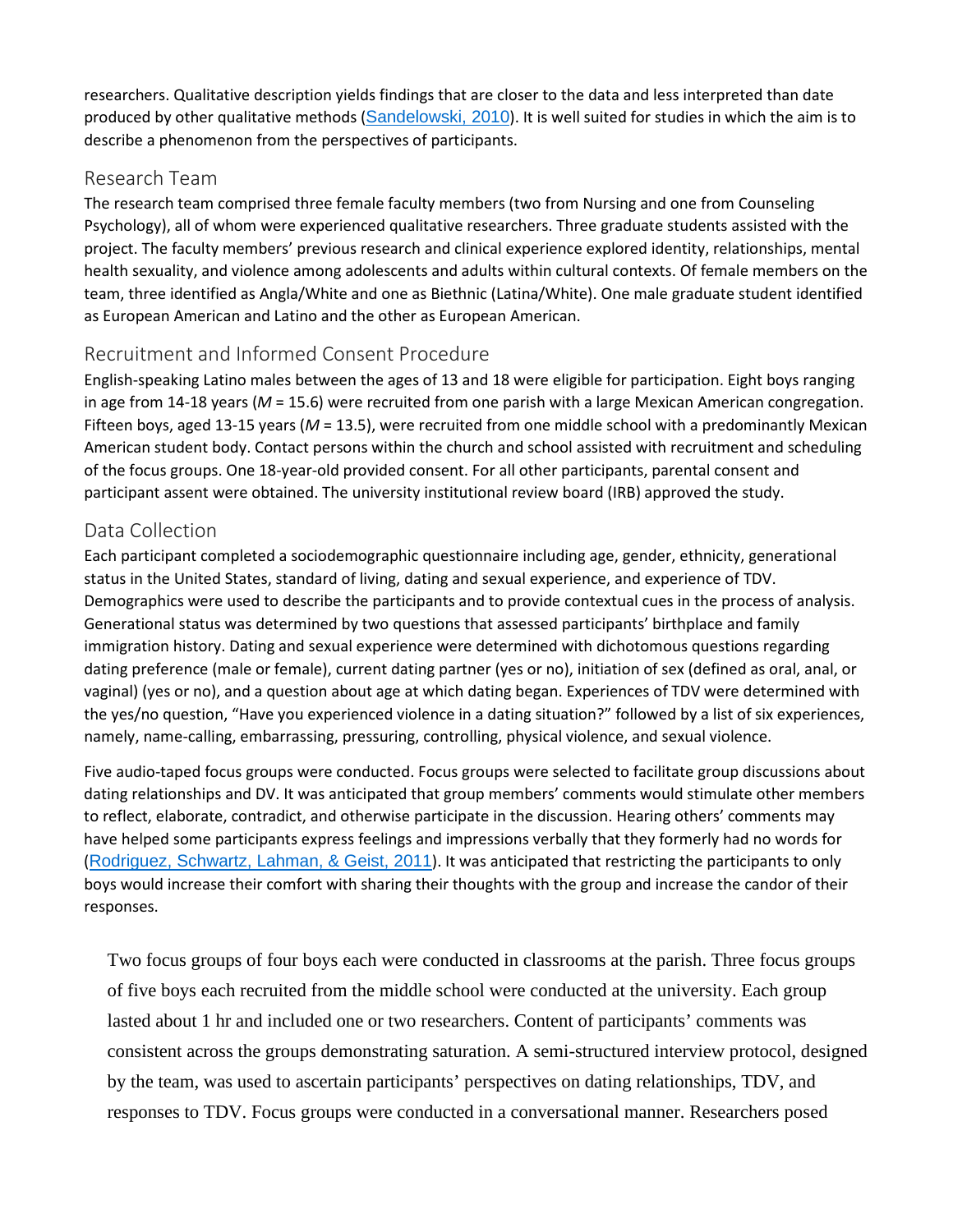questions and prompts that invited participants to candidly share their views, respond to each other's comments, or elaborate on another's remarks. Participants received a US\$10 gift card for participation.

#### Data Analysis

The audio tapes of the focus groups were transcribed verbatim by a professional transcriptionist. Data analysis was accomplished through a group process of categorical analysis ([Auerbach & Silverstein, 2003](https://journals.sagepub.com/doi/10.1177/1077801218808395)). Team members worked through two transcripts together to identify text that was relevant to the topics of dating relationships and TDV. The text was then reviewed for repeating ideas, which were grouped into themes. Discussion of themes continued until consensus was established. Five preliminary themes were identified through this process. The remaining transcripts were reviewed individually by team members to identify additional relevant data for each theme. Themes were discussed during team meetings until final consensus was reached. Three major themes were derived from the data, including contexts of participants' lives, definitions and nature of dating relationships, and definitions and nature of DV.

## Results

## Participants

Twenty-three adolescent males participated, ranging in age from 13-18 years (*M* = 14.3, *SD* = 1.3). One participant was a freshman in college, seven (30%) attended high school, and 15 (65%) were in middle school (eighth grade). All the participants identified as Mexican American. No participants described their families as being poor. Three (13%) reported that their families were "getting by," 18 (78%) reported they were living comfortably, and two (9%) described their families as being very well off. Compared with peer families' financial statuses, 13 (56%) reported that their families' status was about the same, three (13%) were somewhat worse off, and six (26%) reported that they were better off than their peers. Eight (35%) were first-generation immigrants, 11 (48%) were second-generation immigrants, and four (17%) were third- or higher-generation immigrants. First generation refers to those who are foreign born. Those who were second generation had at least one foreign-born parent, and the third-or-higher generation included those with two U.S. native parents ([U.S. Census Bureau, 2011](https://journals.sagepub.com/doi/10.1177/1077801218808395)).

All participants reported that they preferred to date females. Most, 18 (78%), reported having had a girlfriend in the past and three (8%) said they had one at the time of the study. Their mean age of having their first girlfriend was 11.2 years (*SD* = 2.6; range: 6-16 years). No participants reported having had sex. All participants denied experiencing TDV.

## Participants' Contexts: Role of Parents and Focus on Education

#### Role of parents

The context of being male adolescent children of Mexican American parents was a foundation for participants' identities and a background through which their remarks were interpreted and understood by the researchers. Parents were described as primary sources of information about dating relationships, through teaching and by example. One participant reported that he was intentionally seeking to avoid jealous behavior as a response to what he had observed in his parents' relationship. He said, "That's one thing I am trying to change. . . . He's [participant's father] too jealous sometimes. I don't want to be like that because I see that my mother doesn't like it. Sometimes she feels hurt." Another participant shared a story of his grandfather who had in the past engaged in domestic violence. This participant said that his grandfather had explicitly taught him that violence should not happen in a relationship: "He [grandfather] said that's the right thing to do, just give them space and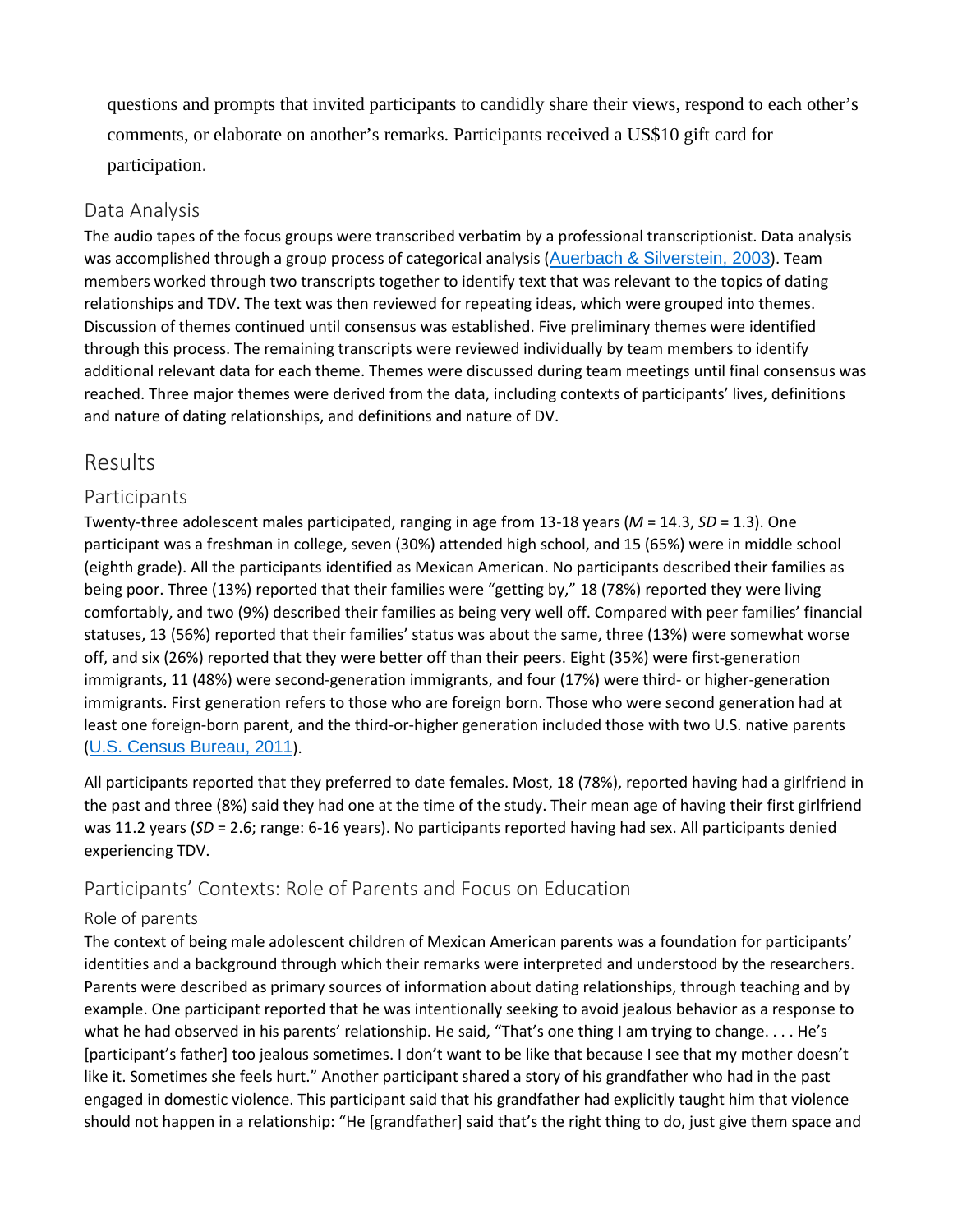talk to them." These exemplars illustrated participants' rejection of the negative aspects of traditional machismo.

Participants noted that their parents would be disappointed and angry if they engaged in violent behavior toward their girlfriends; however, the parents would still provide support and advice to their sons. Although the participants recognized that their involvement in violence would upset their parents, they did not say that they would keep their behavior secret. The participants suggested their parents could be a source of help for couples in violent relationships.

#### Focus on education

Many participants described parental expectations that they work hard and do well in school. Participants and their parents believed that achievement in school would contribute to future success. Future success was described as having a "better life than what they [parents] have" and included financial security and being able to support one's family. Younger participants described tension between having a girlfriend and success in school:

Don't make it [dating] your first priority, because you're barely in 8<sup>th</sup> grade and you still have plenty of years to go. If you make it your priority now, it's going to get in the way of your studies and affect your future. You're going to regret making that your priority.

Participants perceived that their parents shared this view, that dating might interfere with school. One said, "Our parents sometimes think that we're too young and that we should worry about our education for now and then later find a girlfriend." Caballerismo was evident in their desires to use education as a means to success later in life. Being able to provide for one's family through financial security was specifically identified as one characteristic of a good life.

#### Definitions and Nature of Dating Relationships

In all of the focus groups, participants mentioned that good relationships were characterized by respectful, nonviolent interactions and trust between partners. Participants believed that their parents supported them in dating "when they were ready." Some parents specified an age ranging from 13-16. They noted that mothers and fathers might specify different ages, with fathers endorsing a younger age for sons to initiate dating than mothers. Participants perceived that their parents did not approve of them having sexual relationships at this time in their lives.

Across all groups, participants noted that they had been taught by their parents to respect women and to refrain from abuse and acts of violence. One young man explained, "My parents have always taught me to never lay a finger on a woman, and they were raised in Mexico, and so they were always taught to respect women." Putting effort into the relationship was described as necessary to maintain the relationship, including doing things to make her happy and treating one's female partner as someone who is precious and valuable. The boys in this study noted that with girls, parents tended to be more protective and have more rules regarding dating. Participants understood that they had more freedom than their female counterparts to initiate and maintain relationships. In this theme, emphasis on respect and treating one's partner well and protection of daughters reflected the cultural values of caballerismo ([Arciniega et al., 2008](https://journals.sagepub.com/doi/10.1177/1077801218808395)).

# Definitions and Nature of Dating Violence

Participants named control, emotional abuse, physical abuse, and sexual abuse as categories of DV. Furthermore, they substantiated their understanding with accurate descriptions of these behaviors.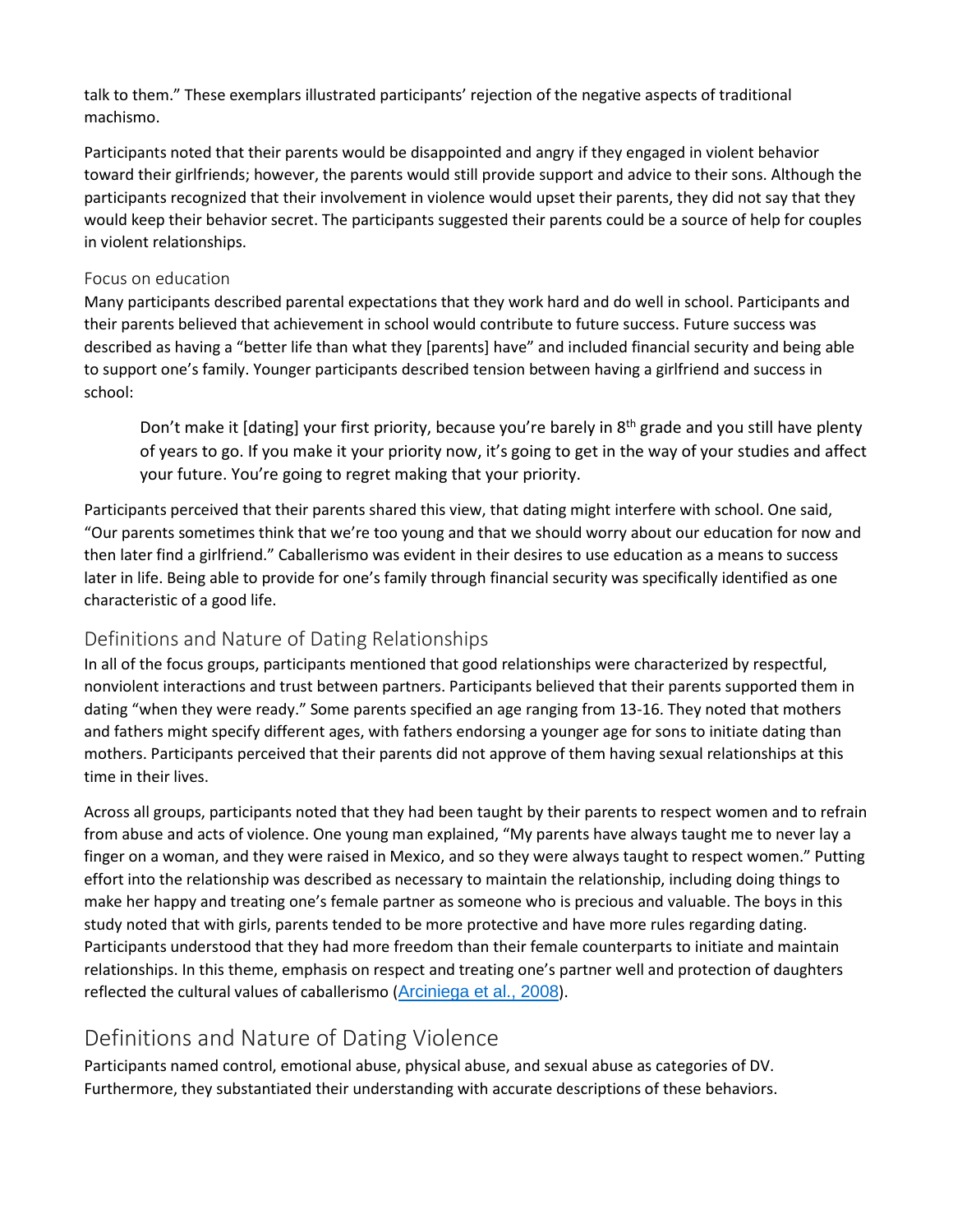#### Control

Participants described control as restricting one's significant other from contact with other men or her family, forcing her to remain within the home, and making her tend to the needs of the man. Excessively calling one's girlfriend, "obsessing" over the relationship, and stalking were more psychologically restrictive forms of control cited by boys. Boys described controlling behavior as "weird" and "too much" and typified controlling men as "control freaks."

Some understood control as a precursor to more serious DV. For example, a participant stated that "if he's too controlling sometimes he demands too much from his wife or girlfriend, and sometimes it can lead to a lot of violence because someone's trying to make someone else do something they don't want to." Other boys held the opinion that "most men are more controlling [than women]." They readily identified that teenage boys expected that their girlfriends would refrain from dressing provocatively and from talking to other boys (i.e., potential suitors) or act like she was available. As one participant said, "I'd give her freedom to do whatever she wants, but just remember that you're with me." These expectations were not viewed as exertion of control. It was expected that if she liked him, she would act in a manner that pleased him. Furthermore, these expectations for the female partners' behaviors were described as a way to protect the male partners' image and reputation among other males.

An example of the threat to manhood status is present in the narrative regarding control. The phrases "too controlling," "demands too much," and "I'd give her freedom" indicate that the participants viewed some level of control as acceptable. The expectation that the girl would protect his image among other males, by not dressing provocatively and so on, is indicative of both traditional machismo and a threat to manhood.

#### Emotional abuse

The boys described emotional abuse as intimidating a partner into staying in the relationship by making her feel that no one else could like her, name-calling, saying negative things behind her back, and ruining her reputation by claiming to have had sex with her even if that was not true. Participants identified that a boy might make fun of his girlfriend in public or claim to have had sex with her to protect, or to promote, his own image. As one young man said, "You want your friends to see you as a tough guy so maybe you're making fun of her even though you don't mean it." Another responded,

I think that every teenage boy has this vision of them being manly. To them manly means being tough as in talking about a girl like that in front of their friends, just to try to make them feel that they're in charge of the relationship, not the female.

In this theme, the tenets of precarious manhood, as manhood is earned, can be taken away, and confirmed by others, were clearly evident. In the exemplars given, the speakers used the words "tough guy" and "manly" in describing a behavior that, although hurtful to the girl, was used to preserve manhood status at her expense.

The emotional violence described was not necessarily intended to hurt the female partner, although the participants recognized that it did. One boy described emotional abuse as potentially worse than physical abuse because "it hurts you inside and that feeling is worse than the feeling you get outside from physical." Similarly, some of the boys stated that this sort of DV puts "fear into the girl" and makes her want to leave the relationship, whether or not she feels that she can.

Emotional abuse was recognized as a potential precursor to more serious DV. Overall, participants supported that arguing was acceptable in a dating relationship but crossed into potential for violence when couples shouted at one another. One boy explained, "It depends if they're both screaming at each other. That would be the noticeable part where that just might turn into hitting."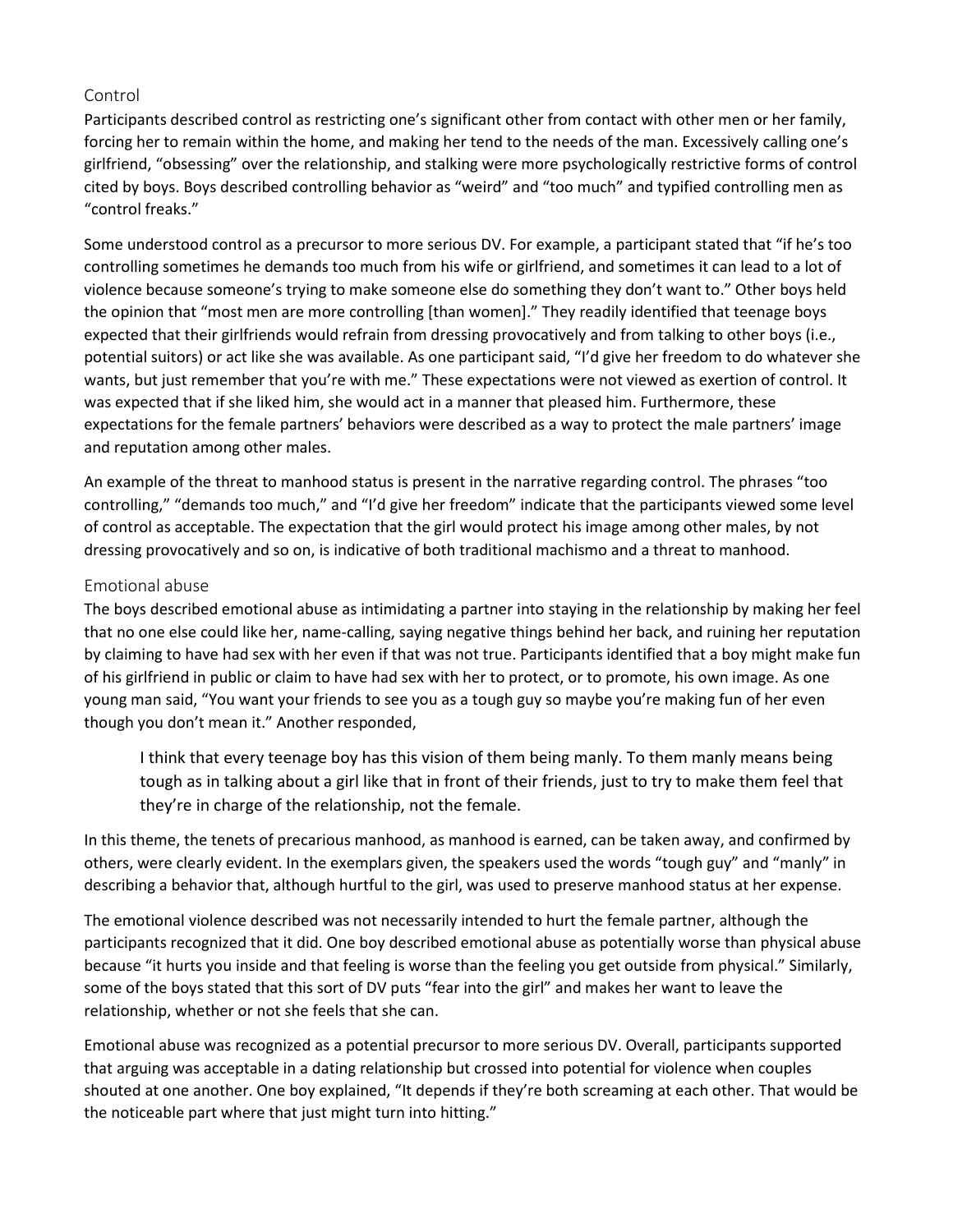#### Physical and sexual abuse

Physical abuse was described as hitting, pushing, or some action that leaves bruises or scars. Physical abuse was included in discussions of control and sexual abuse. Sexual abuse was the least mentioned form of DV. Follow-up questions about such abuse from interviewers were answered with brief "yes or no" responses.

#### Perceptions of women as perpetrators of DV

Participants acknowledged that females perpetrated DV. However, girls were described as perpetrators of TDV only in the respect that their behavior prompted violence from boys. Violence by girls was also described as a response to male physical violence. Boys believed girls could indirectly provoke DV by acting in a way that made the male partner angry and prone to violence, for example, by cheating on him. A female partner might also initiate DV in response to her partner's infidelity. For example, a woman might slap her partner for cheating and may even be justified in doing so. Participants in this study expected that if a female partner initiated violence, the male partner would respond violently. They were skeptical, however, that a female could be the aggressor in a relationship and instead perceived that the male partner holds the control in the relationship. Even if a woman started the violence, she was described as not being in control of the ensuing altercation. As one participant explained,

If the girl is more controlling than the boy, then the boy would want to change that and be even worse than the girl has been, and that would show how much fear there is in him and that's how the abuse would start.

When discussing female perpetration of DV, boys indicated their belief in male dominance as normative. This belief is consistent with both traditional machismo ([Arciniega et al., 2008](https://journals.sagepub.com/doi/10.1177/1077801218808395)) and the theory of precarious manhood ([Vandello & Bosson, 2013](https://journals.sagepub.com/doi/10.1177/1077801218808395)).

## **Discussion**

This study explored and documented adolescent Mexican American boys' perspectives and attitudes on dating relationships and DV. This information is critical to understanding the nuances of DV within this population. The sample for this study was unique in that it was made up of exclusively adolescents of Mexican American heritage, primarily first- and second-generation Mexican immigrants. In this study, we found that being male children of Mexican heritage parents was foundational to the identities of the participants. This perspective was the lens through which they viewed the world; it was also the perspective we have endeavored to convey through the findings. In discussing relationships, participants explicitly stated that boys commonly expect that male partners have more control in relationships. These notions reflected both traditional machismo and the tenets of precarious manhood ([Vandello & Bosson, 2013](https://journals.sagepub.com/doi/10.1177/1077801218808395)). In another qualitative study, Mexican American male teenagers reported agreement with the gender stereotype that men control dating relationships, women should listen to their male partners, and violence results when women fail to obey men ([Black & Weisz, 2005](https://journals.sagepub.com/doi/10.1177/1077801218808395)). This finding is also consistent with another study that reported urban Latino youth held lesser views of gender role egalitarianism than Latinas ([Ulloa et al., 2008](https://journals.sagepub.com/doi/10.1177/1077801218808395)). The theory of precarious manhood (Vandello & Bosson, [2013](https://journals.sagepub.com/doi/10.1177/1077801218808395)) appears to have some explanatory application in describing how it is that boys who maintain that respect and protection of women (noted in the findings as caballerismo) also justify a certain level of control and even emotional abuse as acceptable. Given that controlling behavior was noted to be common and a possible precursor to further TDV, further exploration of the dynamics of control and image preservation (here noted as attributes of precarious manhood) among adolescents is warranted.

One aspect of control noted in participants' comments was the notion that the restrictions on behavior of the female partner served to protect the male partner's image among his peers. The importance of maintaining one's image was repeated when discussing emotional abuse. The participants readily described making fun of a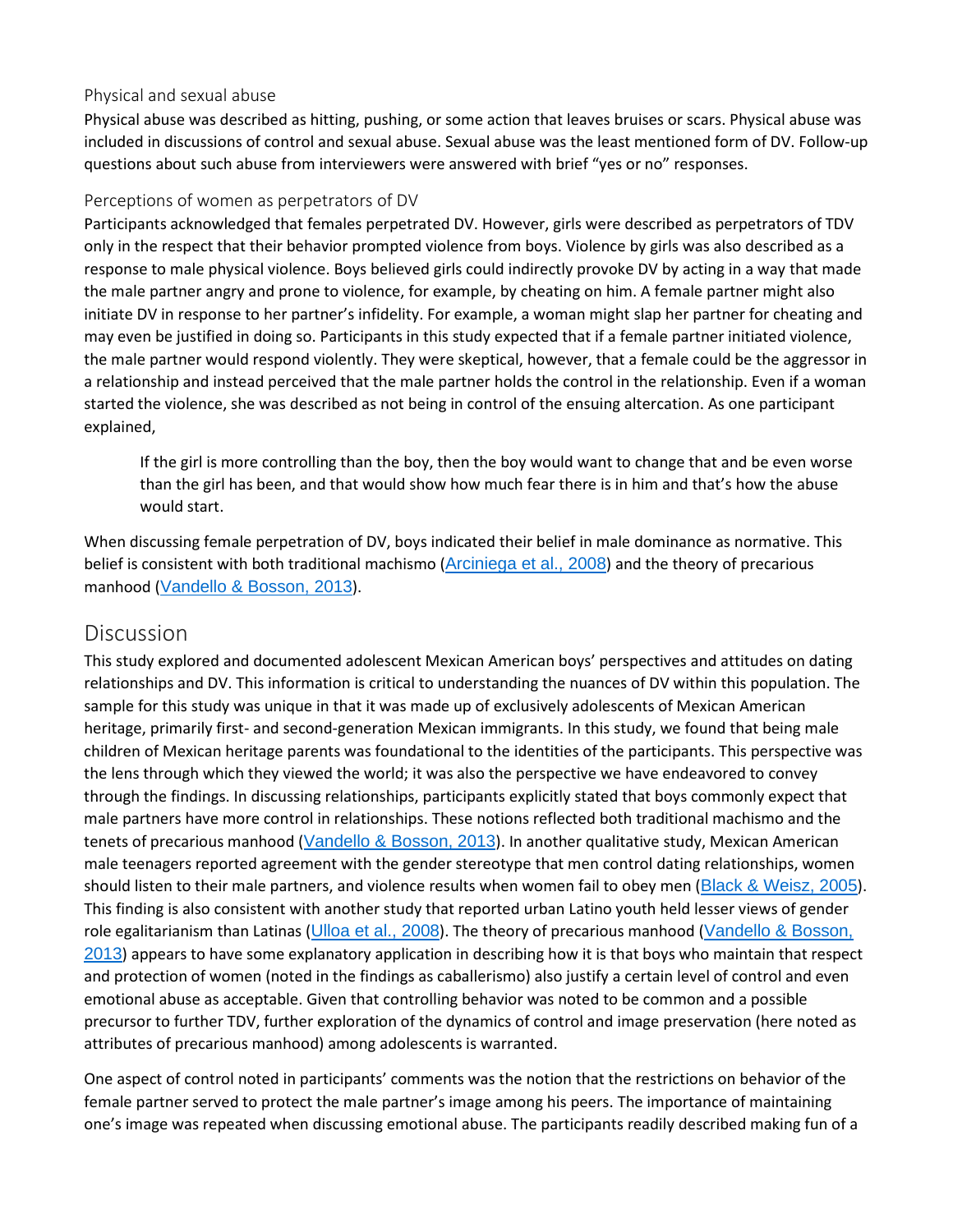girlfriend or claiming to have sex with her as emotional abuse. Yet, they also indicated that this was not uncommon; they did not indicate that it was to be avoided. The notion that males must protect their images, even at the expense of their female partners' feelings or safety, fits within the theory of precarious manhood ([Vandello & Bosson, 2013](https://journals.sagepub.com/doi/10.1177/1077801218808395)).

As in other studies ([Black & Weisz, 2005](https://journals.sagepub.com/doi/10.1177/1077801218808395); [Fredland et al., 2005](https://journals.sagepub.com/doi/10.1177/1077801218808395)), participants acknowledged that women could perpetrate violence. However, they were skeptical that women would initiate violence, and they also viewed violence perpetrated by women as not very threatening. They viewed female-perpetrated violence as a possible response to violence by the male or to his infidelity, which they felt was a justifiable response. Previous researchers have identified that male and female adolescents perpetrate violence for different reasons, males primarily to control their partners and females to resist control ([Kernsmith & Tolman, 2011](https://journals.sagepub.com/doi/10.1177/1077801218808395)).

# **Limitations**

The authors acknowledge that this study is exploratory in nature. While this study explored the relationship between gender, ethnicity, and culture and included boys with different levels of generation in the United States, we did not measure acculturation, acculturative stress, or other variables that have been found to influence attitudes and behaviors related to DV ([Hokoda et al., 2007](https://journals.sagepub.com/doi/10.1177/1077801218808395)). The inclusion criteria of English for participation was a limitation and may have excluded less acculturated young men. From a prevention perspective, the participants' lack of firsthand experience with DV was a strength as our results provide a glimpse into boys' perceptions before they experience DV, which helps to tailor interventions to address risk factors before violence occurs. Their lack of experience with DV was also a limitation; a purposive sample of Latino adolescents who have had more experience in dating and possible DV may provide different perspectives and perhaps more insight into dynamics that contribute to TDV. Similarly, it would be important to investigate any differences between groups of various countries of origin (e.g., Colombia, El Salvador). This study represented only views on heterosexual dating relationships. Perceptions and attitudes regarding same-sex relationships were not identified but are important and needed.

# Conclusion

Findings from this qualitative study complement findings from other quantitative studies that have explored aspects of DV and dating relationships among Latino youth. The teens in this study demonstrated a belief in the importance of respecting their female dating partners and understanding the painful and destructive effects of all expressions of DV. They also noted that the pressure to display masculinity can lead some young men to engage in DV behaviors, despite their knowledge that such behaviors are wrong. These paradoxical thoughts and behaviors provide an interesting starting point for further exploration and a more complete understanding of Latino adolescents' perspectives on relationships.

# Declaration of Conflicting Interests

The author(s) declared no potential conflicts of interest with respect to the research, authorship, and/or publication of this article.

## Funding

The author(s) disclosed receipt of the following financial support for the research, authorship, and/or publication of this article: This work was supported by the Sigma Theta Tau Delta Gamma Chapter Research Award.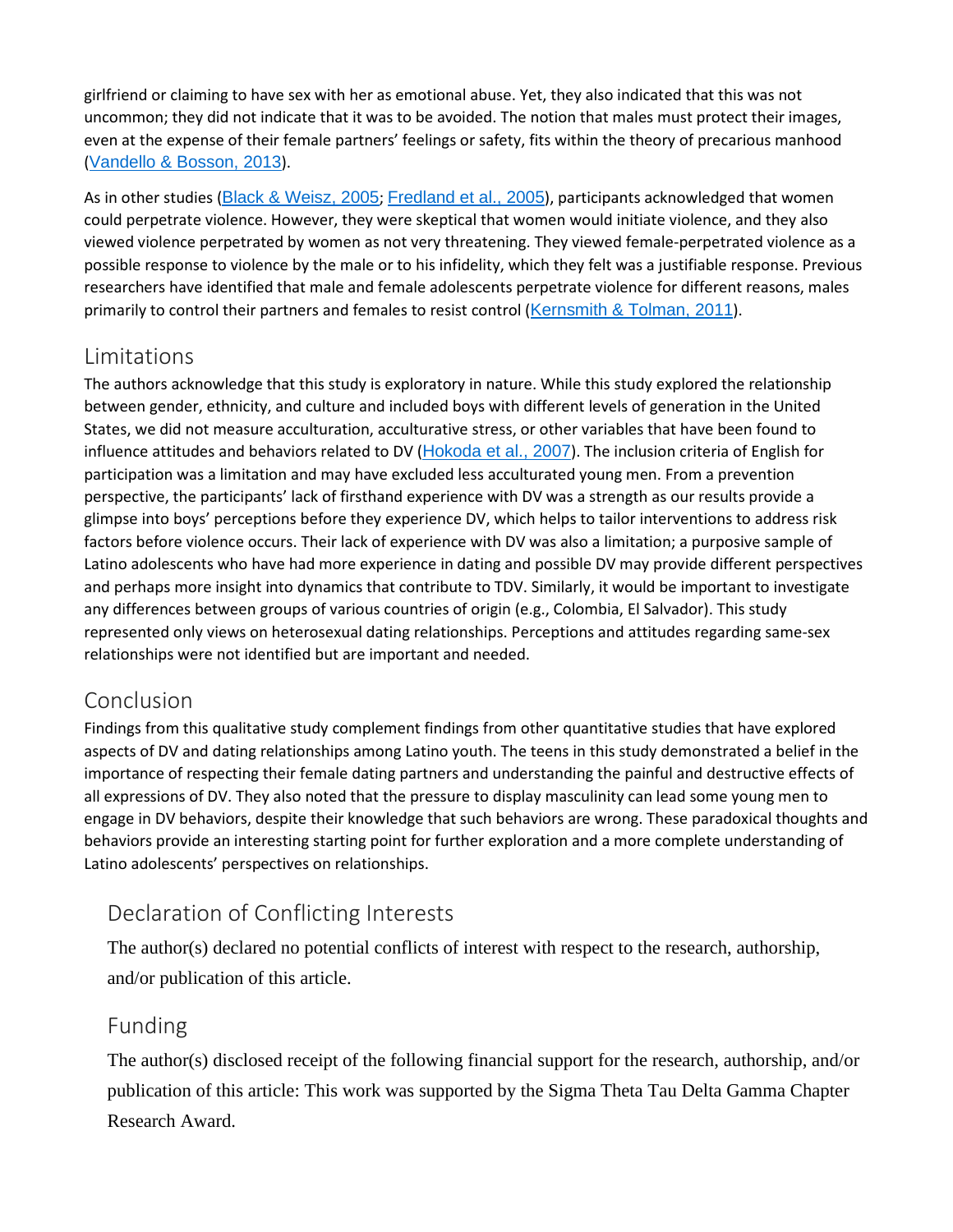# References

| Arciniega, G., Anderson, T., Tovar-Blank, Z., Tracey, T. (2008). Toward a fuller conception of machismo:                                                                                                                                                          |
|-------------------------------------------------------------------------------------------------------------------------------------------------------------------------------------------------------------------------------------------------------------------|
| Development of a traditional machismo and caballerismo scale. Journal of Counseling Psychology, 55, 19-33.                                                                                                                                                        |
| Auerbach, C., Silverstein, L. (2003). Qualitative data: An introduction to coding and analysis. New York: New York<br>University Press.                                                                                                                           |
| Banyard, V., Cross, C. (2008). Consequences of teen dating violence: Understanding intervening variables in<br>ecological context. Violence Against Women, 14, 998-1013.                                                                                          |
| Black, B., Weisz, A. (2005). Dating violence: A qualitative analysis of Mexican American youths' views. Journal of<br>Ethnic & Cultural Diversity in Social Work, 13, 69-90.                                                                                      |
| Cuevas, C., Sabina, C., Bell, K. (2014). Dating violence and interpersonal victimization among a national sample of<br>Latino youth. Journal of Adolescent Health, 55, 564-570.                                                                                   |
| Davis, A. (2008). Interpersonal and physical dating violence among teens. FOCUS Views from the National<br>Council on Crime and Delinquency. Retrieved                                                                                                            |
| form https://www.nccdglobal.org/sites/default/files/publication pdf/focus-dating-violence.pdf                                                                                                                                                                     |
| Ennis, S., Rios-Vargas, M., Albert, N. (2011). The Hispanic population: 2010 (2010 Census Briefs, document #<br>C2010BR-04). US Census Bureau.Retrieved from https://www.census.gov/prod/cen2010/briefs/c2010br-04.pdf                                            |
| Enriquez, M., Kelly, P., Cheng, A., Hunter, J., Mendez, E. (2012). An intervention to address interpersonal<br>violence among low-income Midwestern Hispanic-American teens. Journal of Immigrant and Minority Health,<br>14, 292-299.                            |
| Exner-Cortens, D., Eckenrode, J., Bunge, J., Rothman, E. (2017). Revictimization after adolescent dating violence<br>in a matched, national sample of youth. Journal of Adolescent Health, 60, 176-183.                                                           |
| Exner-Cortens, D., Eckenrode, J., Rothman, E. (2013). Longitudinal associations between teen dating violence<br>victimization and adverse health outcomes. Pediatrics, 131, 71-78.                                                                                |
| Fredland, N., Ricardo, I., Campbell, J. C., Sharps, P. W., Kub, J., Yonas, M. (2005). The meaning of dating violence<br>in the lives of middle school adolescents: A report of a focus group study. Journal of School Violence, 4, 95-114.                        |
| Gil, R., Vasquez, C. (1996). The Maria paradox: How Latinas can merge old world traditions with new world self-<br>esteem. New York: Perigee Books.                                                                                                               |
| Haglund, K., Belknap, R., Garcia, J. (2012). Mexican American female adolescents' perceptions of relationships<br>and dating violence. Journal of Nursing Scholarship, 44, 215-222.                                                                               |
| Halpern, C., Spriggs, A., Martin, S., Kupper, L. (2009). Patterns of intimate partner violence victimization from<br>adolescence to young adulthood in a nationally representative sample. Journal of Adolescent Health, 45, 508-<br>516.                         |
| Hill, P., Lipson, G., Meleis, A. (2003). Caring for women cross-culturally. Philadelphia, PA: F. A. Davis.                                                                                                                                                        |
| Hokoda, A., Galván, D., Malcarne, V., Casta, D., Ulloa, E. (2007). An exploratory study examining teen dating<br>violence, acculturation and acculturative stress in Mexican-American adolescents. Journal of Aggression,<br>Maltreatment & Trauma, 14(3), 33-49. |
| Howard, D., Beck, K., Kerr, M., Shattuck, T. (2005). Psychosocial correlates of dating violence victimization among<br>Latino youth. Adolescence, 40, 319-333.                                                                                                    |
| Kernsmith, P., Tolman, R. (2011). Attitudinal correlates of girls' use of violence in teen dating relationships.<br>Violence Against Women, 17, 500-516.                                                                                                          |
| Malhotra, K., Gonzalez-Guarda, R., Mitchell, E. (2015). A review of teen dating violence prevention research:<br>What about Hispanic youth? Trauma, Violence & Abuse, 16, 444-465.                                                                                |
| Quigley, D., Jaycox, L., McCaffrey, D., Marshall, G. (2006). Peer and family influences on adolescent anger<br>expression and the acceptance of cross-gender aggression. Violence and Victims, 21, 597-610.                                                       |
| Roberts, T., Auinger, P., Klein, J. (2005). Intimate partner abuse and the reproductive health of sexually active<br>female adolescents. Journal of Adolescent Health, 36, 380-385.                                                                               |
| Rodriguez, K., Schwartz, J., Lahman, M., Geist, M. (2011). Culturally responsive focus groups: Reframing the<br>research experience to focus on participants. International Journal of Qualitative Methods, 10, 400-417.                                          |
| Sandelowski, M. (2010). What's in a name? Qualitative description revisited. Research in Nursing & Health,<br>33, 77-84.                                                                                                                                          |